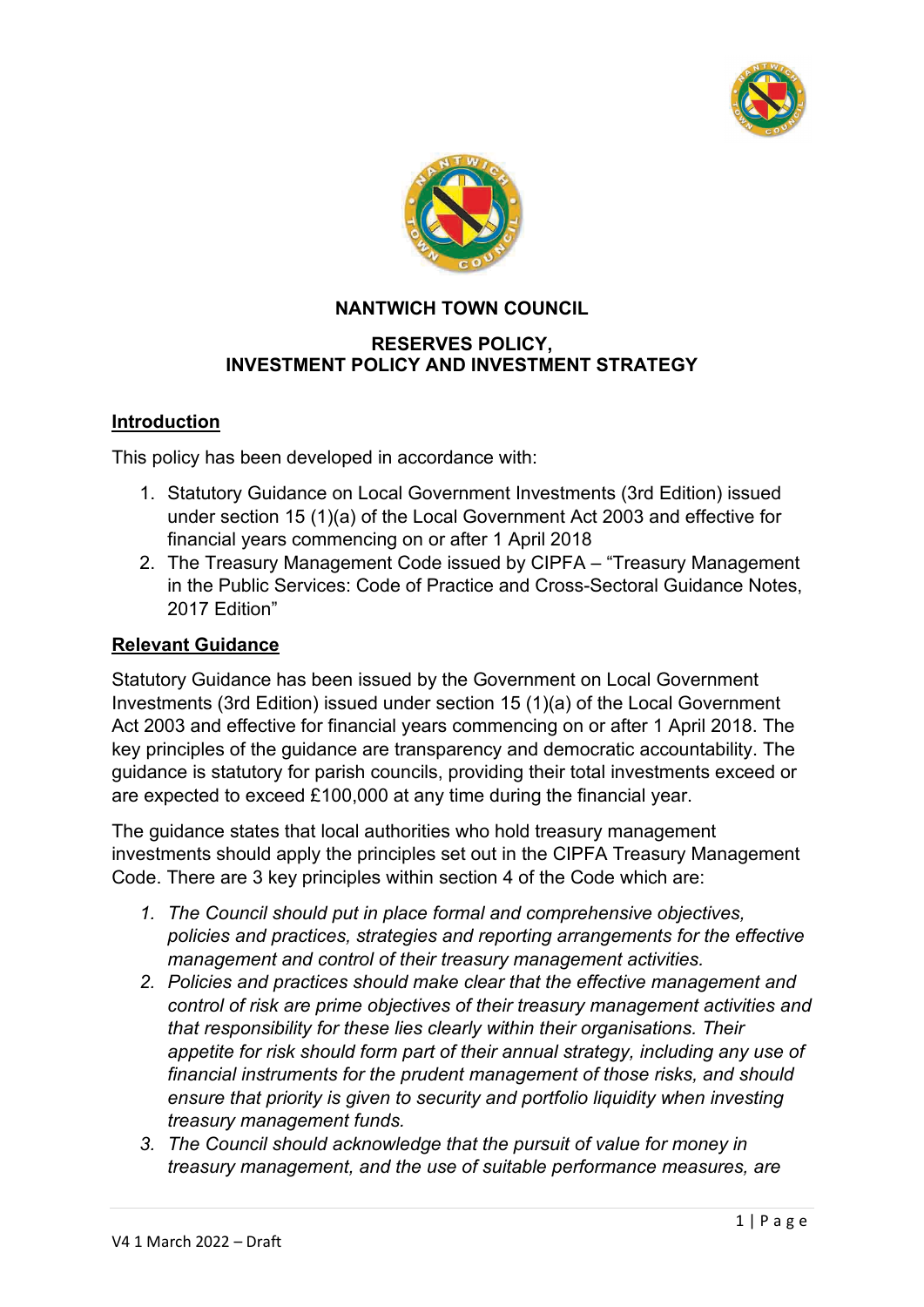

*valid and important tools for responsible organisations to employ in support of their business and service objectives; and that within the context of risk management, their treasury management policies and practices should reflect this.*

The guidance states that where authorities are holding treasury management investments for more than 12 months, they should include quantitative indicators that allow Councillors and the public to assess a local authority's total risk exposure as a result of its investment decisions. The authority should consider the most appropriate indicators to use, given their risk appetite and capital and investment strategies. The indicators used should be consistent from year to year and should be presented in a way that allows elected members and the general public to understand a local authorities' total risk exposure from treasury management and other types of investment. Where a local authority has entered into a long term investment or has taken out long term debt to finance an investment, the indicators used should allow Councillors and the general public to assess the risks and opportunities of the investment over both it's payback period and over the repayment period of any debt taken out.

### **Reserves Policy**

The Town Council will only maintain reserves for the following reasons:

- A sum approximately equal to 4-6 months of its Revenue Expenditure will be maintained as the General (non-earmarked) Reserve, in accordance with good practice.
- A Capital Reserve held from the sale of land will be used to meet any needs identified in its Capital Medium Term Financial Forecasts or for unexpected capital expenditure or emergencies.
- Other Reserves which are earmarked for special purposes or future development, or to meet commitments, will be maintained as necessary.

### **Investment Strategy 2022**

Nantwich Town Council acknowledges the importance of prudently investing the surplus funds held on behalf of the community.

The Council defines its treasury management activities as:

*The management of the Council's cash flows, its banking and money market transactions, the effective control of the risks associated with those activities, and the pursuit of best value performance consistent with those risks*

Nantwich Town Council holds investments for treasury management purposes. The contribution that these investments make to the objectives of Nantwich Town Council is to support effective treasury management activities.

Yields that are generated from financial investments will be added to: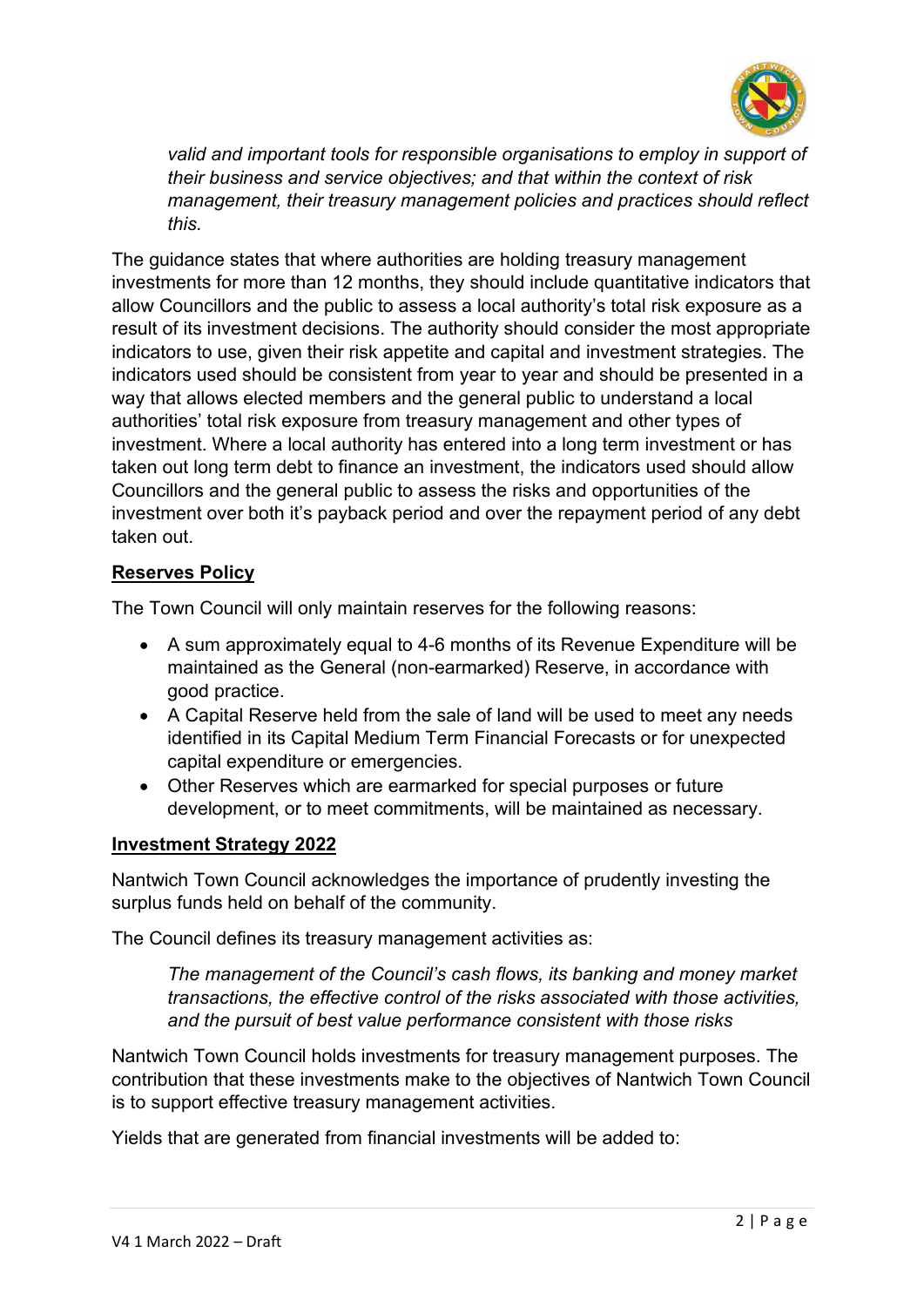

- Skipton Building Society yield re-invested into the capital reserve on an annual basis to contribute towards the future needs identified in the 5-year capital program.
- CCLA Public Sector Deposit Fund received within the revenue accounts.
- CCLA Local Authorities Property Fund received within the revenue accounts

This strategy establishes formal objectives, policies and practices and reporting arrangements for the effective management and control of the Council's treasury management activities and the associated risks.

### **Indicators**

The guidance states that where authorities are holding treasury management investments for more than 12 months, they should include quantitative indicators that allow Councillors and the public to assess a local authority's total risk exposure as a result of its investment decisions.

### **Investment Policy**

#### Investment objectives

The two primary objectives of a prudent investment policy are:

- 1. Achieving security (protecting the capital sum from loss)
- 2. Liquidity (keeping the money readily available for expenditure when needed)

Once proper levels of security and liquidity are determined it will then be reasonable to consider a third objective, what level of yield can be obtained consistent with the first two objectives.

### Investment Priorities

Nantwich Town Council's investment priorities therefore are:

- the security of its reserves, and
- the adequate liquidity of its investments, and
- the return (yield) on investment the Council will aim to achieve the optimum return on its investments commensurate with proper levels of security and liquidity.

All investments of money under the control of the Council shall be in the name of Nantwich Town Council.

The Department for Communities and Local Government maintains that the borrowing of money purely to invest or to lend and make a return is unlawful and the Council will not engage in such activity.

Where external investment managers are used they will be contractually required to comply with the Strategy.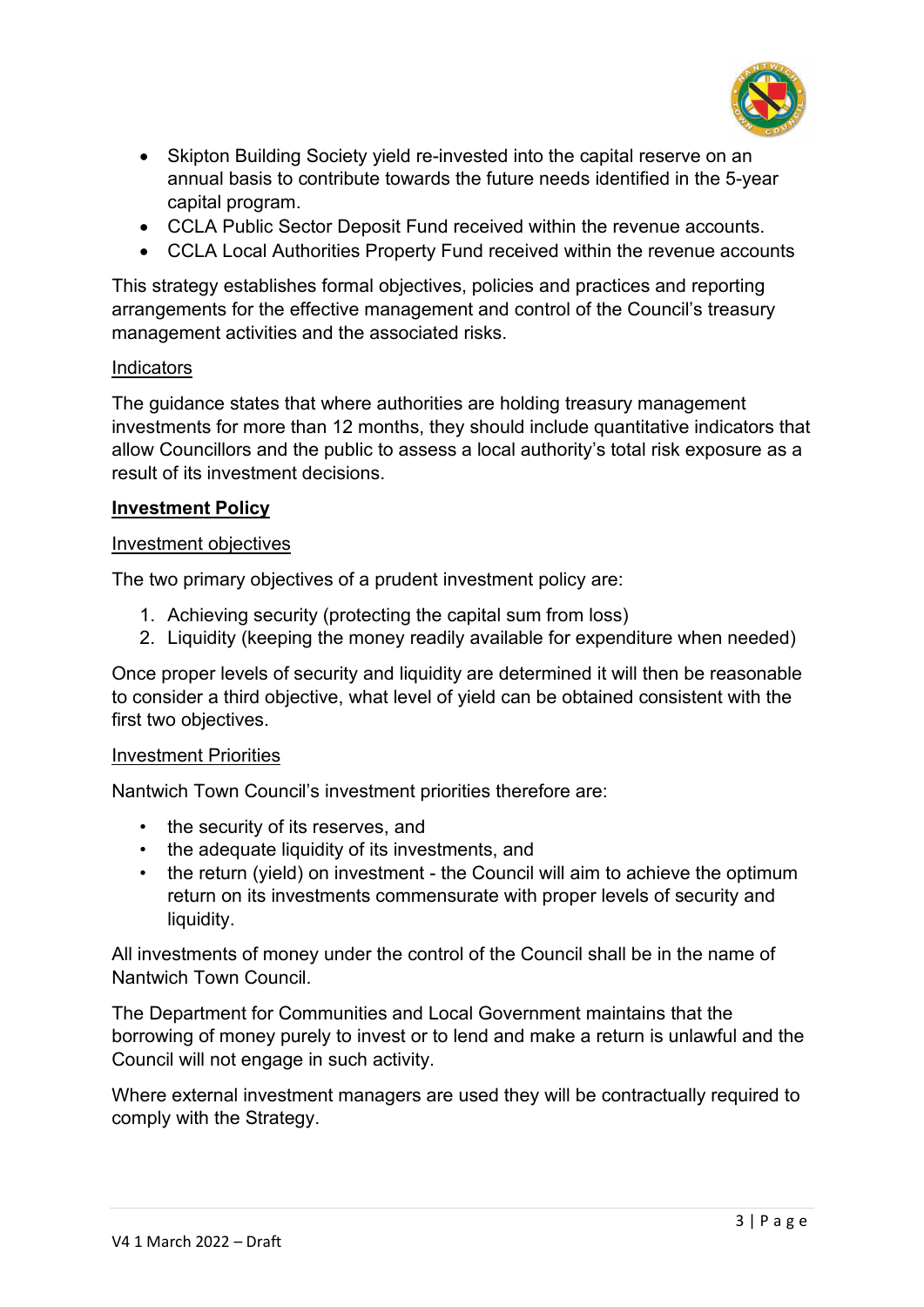

# **Security**

In order to diversify an investment portfolio largely invested in cash, investments will be placed with a range of approved financial institutions to minimise risk.

Financial investments can fall into one of three categories:

- 1. Specified Investments
- 2. Loans
- 3. Other Non-Specified Investments

# 1. Specified Investments

- Specified investments are those offering high security and high liquidity.
- All investments will be made in sterling.
- Specified investments are not long term, the local authority has contractual right to repayment within 12 months.
- The investment is made with a body or in an investment scheme described as high quality or with one of the following bodies:
	- o The United Kingdom Government
	- o A local authority in England or Wales (as defined in section 23 of the 2003 Act) for a similar body in Scotland or Northern Ireland; or
	- o A parish council or community council.

The Council will only invest in institutions of high credit quality – based on information from approved credit rating agencies (Moody's Investors Service Ltd, Fitch Ratings Ltd or Standard and Poor's). High credit quality is defined as a body or investment scheme with an 'A' or P1 rating.

The Council will monitor the risk of loss on investments by review of credit ratings on a quarterly basis. Nantwich Town Council will assess the risk of loss before entering into, and whilst holding, an investment.

# 2. Loans

The guidance states that a local authority may choose to make loans to local enterprises, local charities, wholly owned companies and joint ventures as part of a wider strategy for local economic growth even though those loans may not all be seen as prudent if adopting a narrow definition of prioritising security and liquidity.

There are specific conditions that the local authority must be able to demonstrate in order to undertake this type of investment and the guidance contains a detailed explanation.

Nantwich Town Council currently has outstanding loans provided to:

- Nantwich Players currently owing £19,478.58 (30.9.21)
- St. Mary's Church currently owing  $£1.798.73$  (29.11.21)

Nantwich Town Council will not participate in such investments in 2022/23.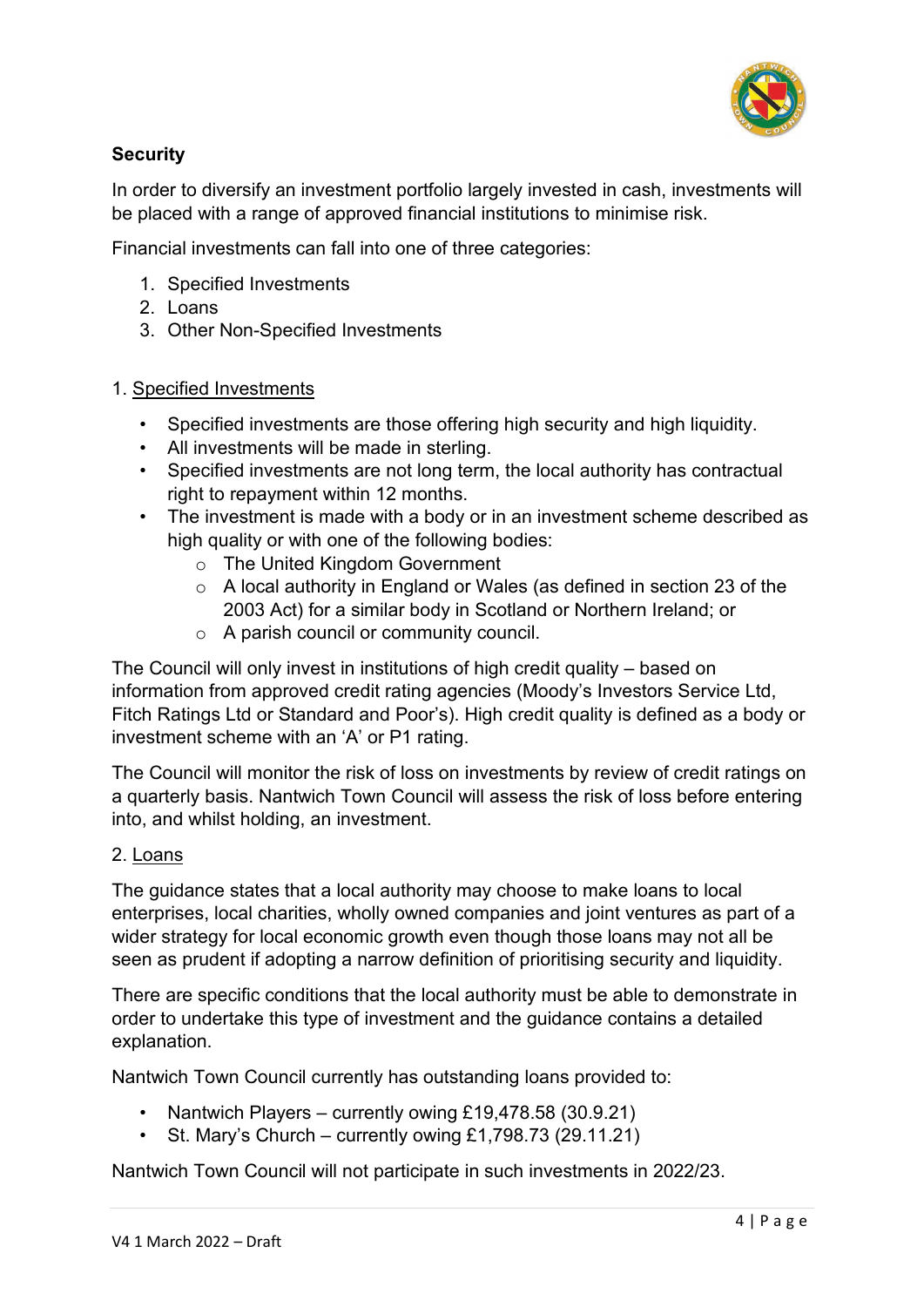

### 3. Non- Specified Investments

Non-Specified Investments are those which are not a loan, nor does it meet the criteria to be treated as a specified investment.

Examples may be long term investments (longer than 12 months) and investment in stocks and shares.

Given the unpredictability and uncertainty surrounding investments in stocks and shares, Nantwich Town Council will not participate in such investments.

The Council's policy on liquidity states that only short-term investments will be held.

# **Liquidity**

The Town Clerk/RFO and Chairman of Finance Committee will determine the maximum period for which funds may prudently be invested, so as not to compromise liquidity.

The Town Council's policy will include short-term investments (no longer than 12 months) and ensure liquidity.

### **Return**

No investment shall be held with the council's current bankers. The Town Council shall only invest with banks/building societies which it defines as "High Credit Quality". This being those with a credit rating of A with Moody's Investors Service or BBB with Standard and Poor's or Fitch Ratings Ltd. The Town Council also invests in the CCLA Public Sector Deposit fund and CCLA Local Authority Property Fund subject to it maintaining a credit rating as required above.

# **Reporting**

The Council will report on the return on investments within the annually produced Investment Position Statement as an indicator of investment performance.

# **Publication**

The guidance states that the Council's Investment Strategy should be publicly available on a local authority's website.

### **Annual Reporting on Investments**

At the end of the financial year, the Town Clerk/RFO will provide a report on the performance of the Council's investments and an Investment Position Statement to the Finance Committee at their first meeting of the new financial year.

Within the annually produced Investment Position Statement, the Council will report on:

• Return on investments as an indicator of investment performance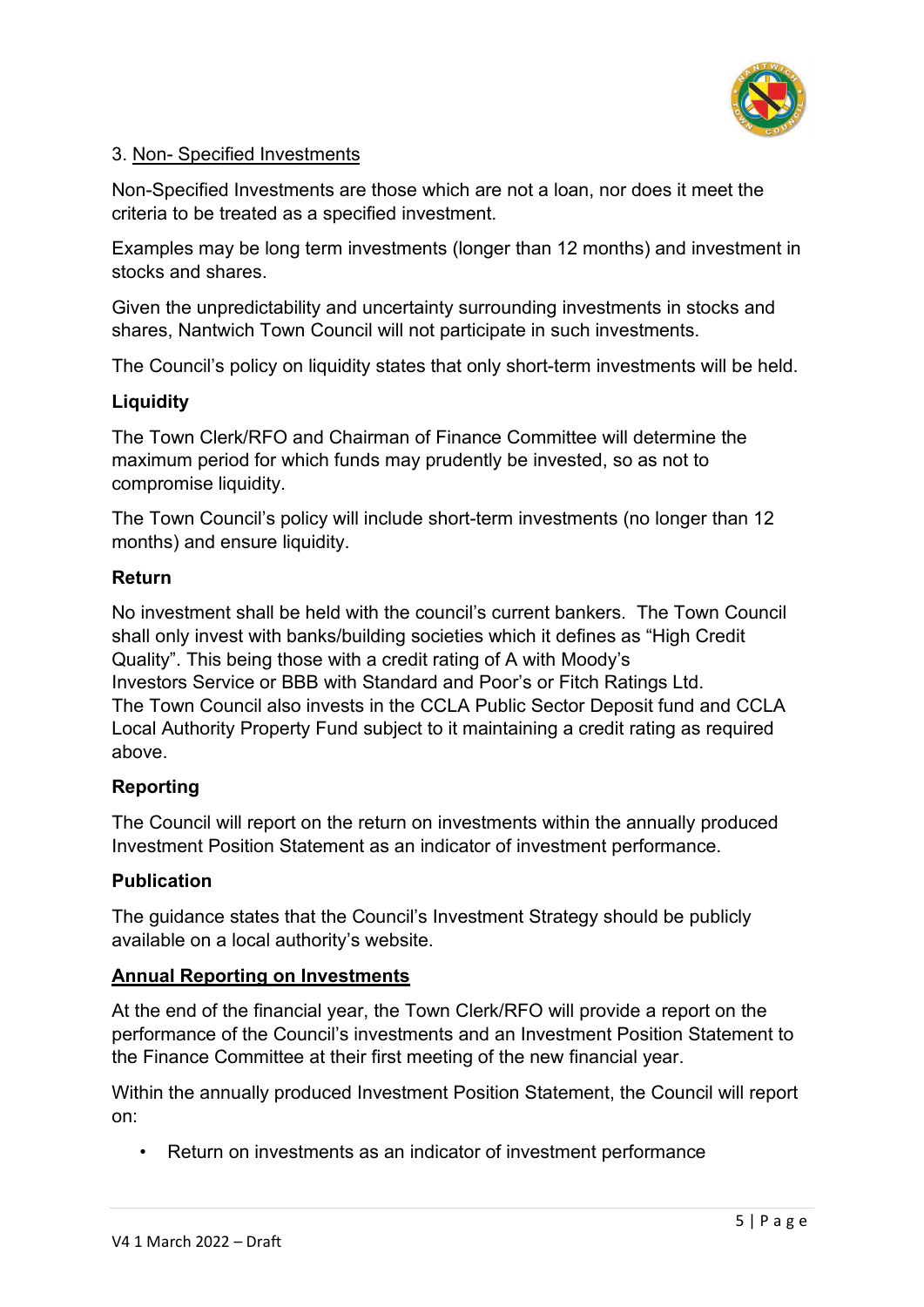

• Debt to net revenue expenditure (gross debt as a percentage of net revenue expenditure, where net revenue expenditure is a proxy for the size and financial strength of a local authority)

### **Review of Investment Policy**

The Investment Policy will be reviewed annually by the Council prior to the start of the financial year.

The Council shall be able to amend or make variations to the Policy at any time following consideration of recommendations from the Town Clerk/RFO.

### **Setting the Investment Strategy**

For each financial year, a local authority should prepare at least one Investment Strategy which needs to contain the disclosures and reporting requirements specified in the guidance.

The Strategy should be approved by the full Council. The Secretary of State recommends that the Strategy should be presented for approval prior to the start of the financial year.

Where a local authority proposes to make a material change to its Investment Strategy during the year a revised Strategy should be presented to full council or equivalent for approval before the change is implemented

### **Treasury Management Advice**

Nantwich Town Council recognises that neither members or officers are experts in the field of treasury management. As such, the Council should review its level of investment on an annual basis and assess if there is a requirement to obtain independent, external, expert 'Treasury Management' advice in reviewing the Investment Strategy and the allocations of Specified Investments. Treasury Management advice may potentially be sourced from the principal local authority or a specialist treasury management advisory firms who specialises in local authority and local town and parish councils.

### **Banking Arrangements**

The Council will periodically review its banking arrangements by a competitive process which balances returns, high street presence, accessibility of funds, service level, bank charges and ethical credentials.

An account is held with Royal Bank of Scotland in the name of Nantwich Town Council Chairman's Charity Account. The funds in the account are raised from charitable activities performed by the Chairman during their term of office and are paid to the Chairman's nominated charities/voluntary/community organisations at the end of their term. The funds do not belong to Nantwich Town Council and, as such, fall outside the scope of this investment position statement. A statement showing the activity in the year and closing balance on the Chairman's Charity Account is reported to the first meeting of the financial year of the Finance Committee.